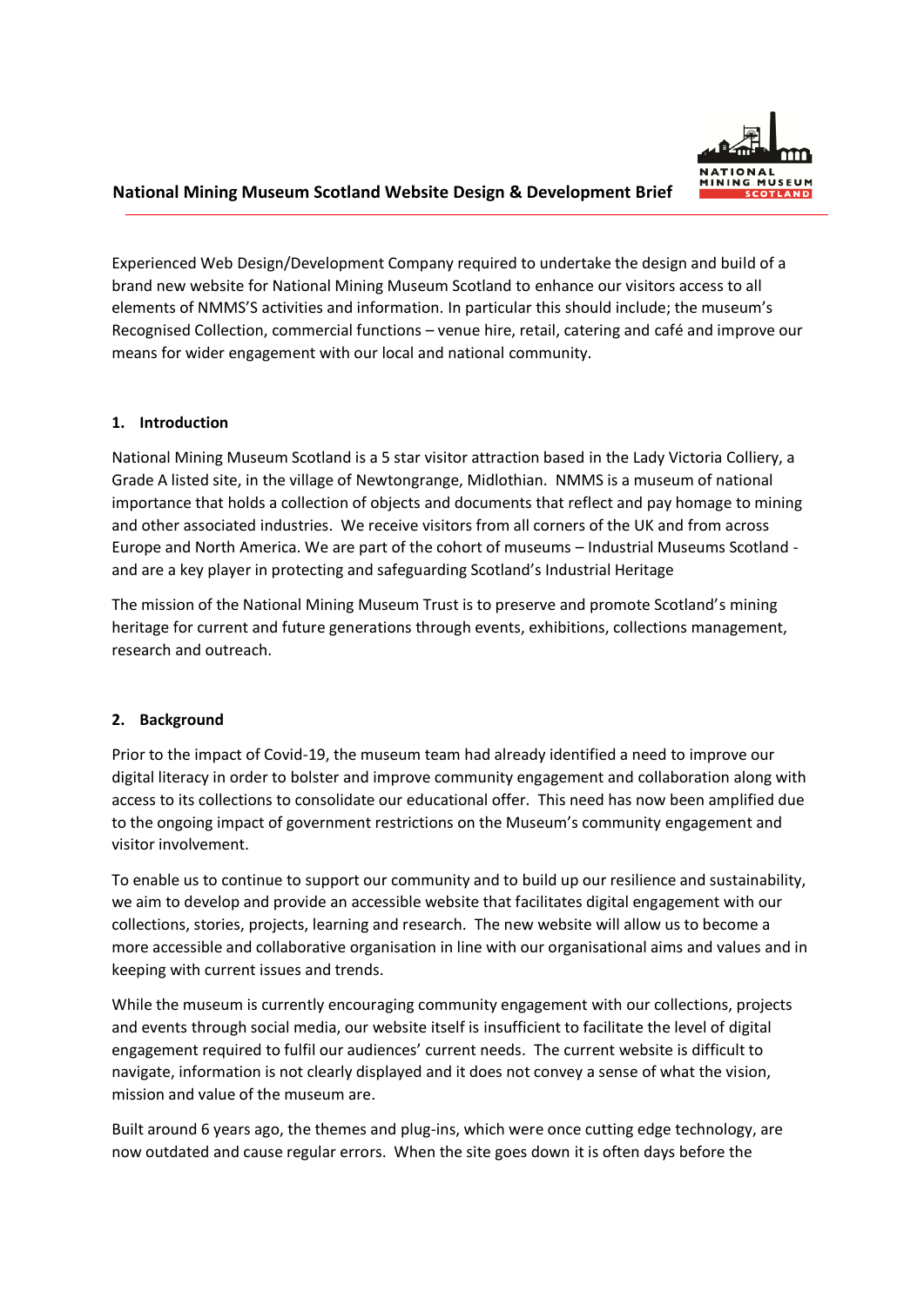problems are resolved which has impacted on our on-line ticket sales and engagement opportunities.

Frequent feedback from learning practitioners highlights these issues as well as emphasising that our methods of hosting resources on the website are not adequate for multiple resources, ease of use or in formats needed by teachers. In addition, we have no way of recording essential data such as number of downloads, localities etc.

Keeping the website running is a continuing struggle because it is no longer compatible with the technologies of today. With the threat of covid-19 unlikely to diminish in the near future, it is imperative that NMMS develops an improved, sustainable website capable of handling a variety of interactive elements for our online audiences as the impact on our in-house audience continues to increase.

# **3. Brief**

We want to explore new, innovative approaches for our digital engagement and be able to provide public access to our unique museum and its heritage. This will include our oral history interviews, videos of how our machinery works and insights into staff expertise, our educational resources and research, enhanced access to the collections, an interactive timeline of mining in Scotland, improved interactive capability for younger audiences, and encourage our local audiences to share their stories, photographs and memories of Scotland's mining history.

The creation of a virtual tour and digital, graphically designed content, using professional equipment would enable online visitors to view the colliery and our exhibition floors from their own homes. We will also develop more videos and oral histories of the site itself and of our current Tour Guides. Coupled alongside our collection of oral histories, this process could eventually be expanded to former miners still living in the community who wish to participate and leave behind their legacy of life as a miner. This would bolster our education and outreach programme with these resources also being used for reminiscence and inter-generational work.

Improved access to the museum's collections online and the opportunity to host some larger images would provide increased research and educational access for many who cannot currently visit the Museum. The digitisation of some of the Museum's collection, most notably a selection of maps and plans, and the inclusion of particular photographs would be developed with interaction in mind e.g. online visitors able to assist in identifying particular places or people.

Overall, the curatorial page should promote the Recognised Collections, 'behind the scenes' work and ongoing projects. This should smoothly tie into other sections of the website.

Collections

- Online collections
- Research
- Donations
- Exhibitions
- Projects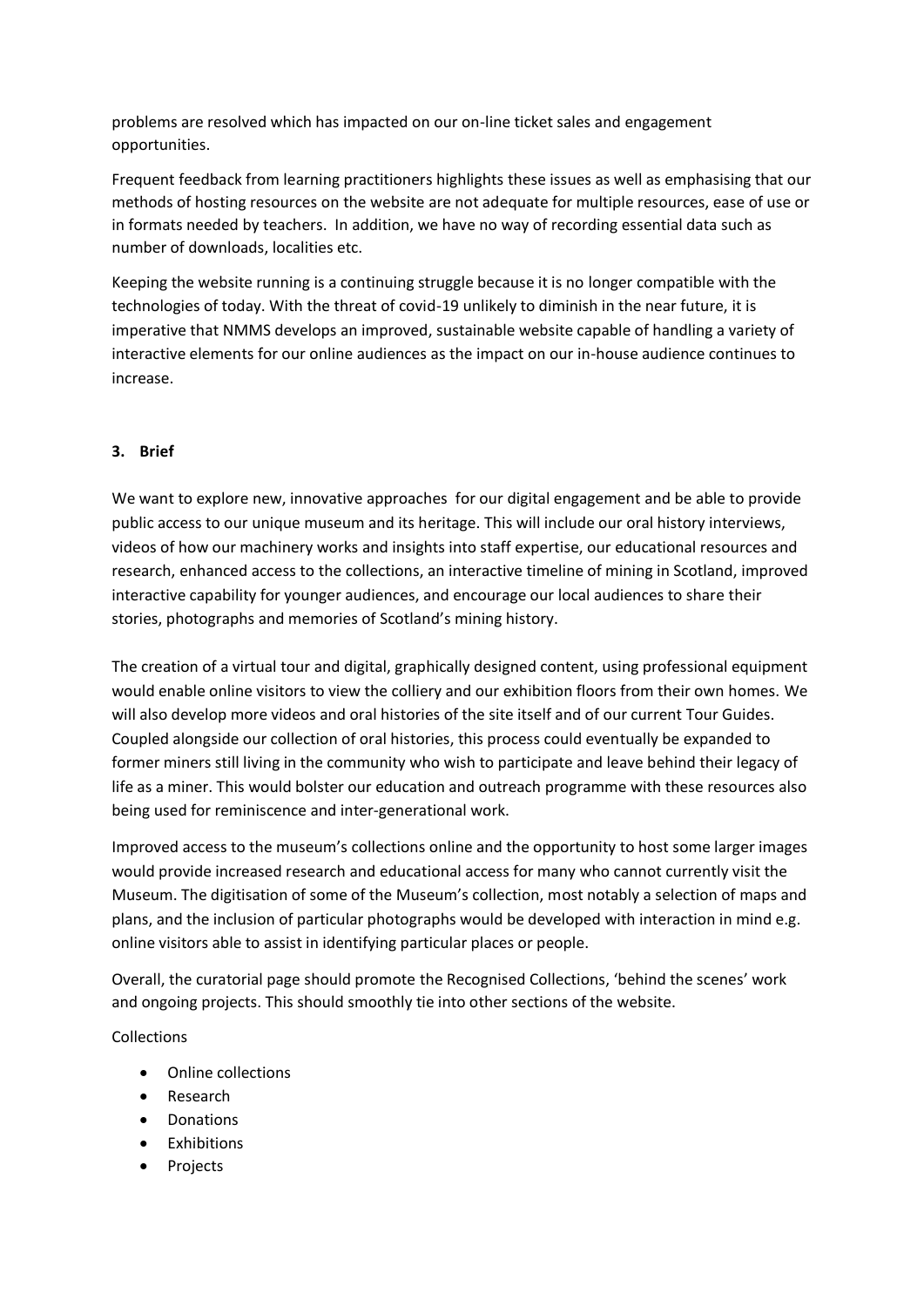## • Blog

The Online Collections page would promote the Recognised Collection at NMMS. Initially, this would include highlights from the collection (text, images, video or sound) which would be added to over time. Once possible, we would like to upload the majority of our collections online, which would tie into our new Collections Management System, Axiell Collections. This transfer of information would include selected text and images, would be searchable and broken down into specific groups e.g. large machinery, art, photographs etc. This means we would end up with two separate sections to this page – one with in depth information on collection highlights, and one with basic, searchable data.

The Research page would highlight how our library and collections can be used in personal and professional research, including text, photos and downloadable documents. An online form system would be helpful.

The Donations page would give visitors information on potential donations in simple text format. An online form system would be useful.

The Exhibition page would include some text, photos and video on current and temporary exhibitions.

The Projects page would include some text, photos and video on current projects.

The Blog page would allow for staff, volunteers, students and interns to provide text, image or video on behind-the-scenes life.

The online collections page will be the most difficult as this involves tying into the new system (which isn't up and running yet!)

### **Education**

NMMS has an award winning education programme that reaches most corners of the country. During "lockdown" our educational department created our new "Learning at Home" digital resources, to support our communities and schools, which proved to be extremely popular. However, the main criticism from schools and community groups was that our website was difficult to use and most found it easier to simply email directly for the resources. Many voiced their surprise at never knowing we had resources at all and advised they would rather come directly to us rather than use the website. This is a clear need which this activity seeks to address directly. Our resources created during lockdown were simple, in that they were Microsoft Word based, and, while as a short term solution were very effective, long term they do not make best use of our collections, need to be more accessible, and, in turn, are not as digitally engaging as they could be. With the wealth of digital and accessible content from Museums and learning organisations from across the UK developed during lockdown, we are at even higher risk of losing engagement and therefore, must improve our website and digital resources in order to stay relevant in light of this wealth of competition. Following best practice guidelines, it would be our aim to create a new learning section of the website which not only supports the Curriculum for Excellence and attainment, like our "physical" learning programme does, but also uses education to enhance engagement with our collection.

With the current lack of outreach and large groups visiting the museum, this provides us with an opportunity to continue our community engagement. With our outdated website, we are not able to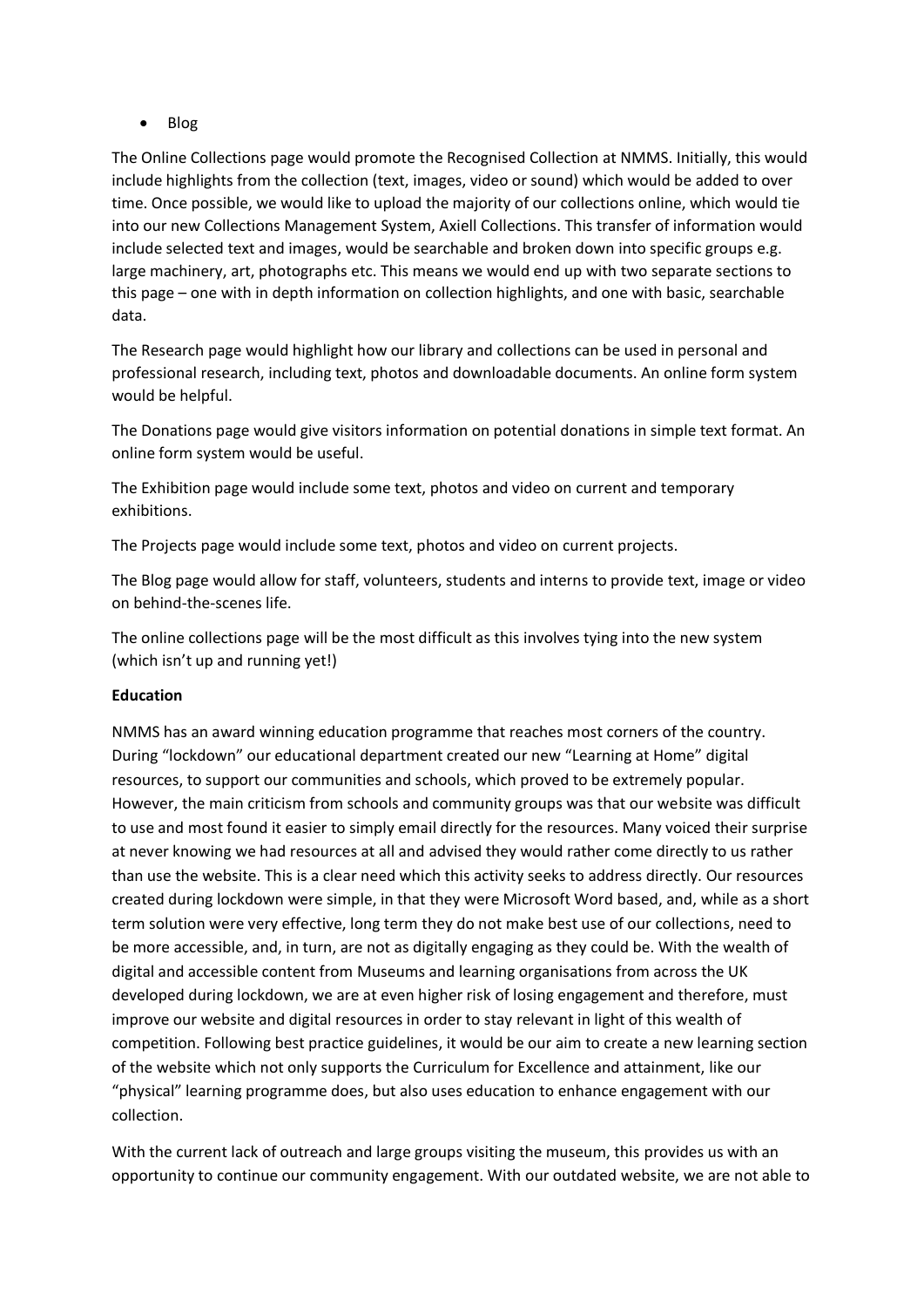log the number of downloads, popular resources, request feedback or even to track imperative data such as locality. All necessary information to best support our communities.

Our education programme not only supports schools but also adult community groups. Due to current restrictions our loan box service is unavailable meaning we are losing an important contact with vulnerable groups, such as care homes. The creation of 'downloadable loan boxes' will give people access to our photographs, annotated photographs of objects, maps and plans, oral histories and film clips of the Museum and our guides. There will be the opportunity for those using this content to provide their own commentary as to how mining has affected their lives or the lives of those around them. These recordings or letters could then be added to the museum's collection, giving an insight in to the impact mining is still having on lives today, very insightful in the present climate and for future inter-generational work. We will also encourage the public to submit anecdotes and photographs for the Scottish Mining History timeline to be displayed online.

For the learning part of the website it would be great to have an area which teachers can access in order to view our activities and workshops, download resources and to book visits. Within this section the ability to gather information on which resources are downloaded, how often and from which local authority would be very informative. A project page with gallery functionality to show longer term projects and events we run/take part in. Also, an area for community groups, including families and young people, which hosts resources, photographs, information on our outreach workshops and our loan box service. A booking system for this as well would be ideal.

## **Community & Blogging**

Alongside the development of the website, the digital engagement project will involve a number of community-based activities to introduce our audiences to the new website. A new community page for hosting content, such as online exhibitions, would target community wellbeing and continue to build on the sense of community ownership in the new website.

We want to encourage our volunteers, a number of which currently lack digital skills, to produce content for the new website. Where possible (due to changing government guidelines and restrictions) we will organise training for staff and volunteers in creating online content e.g. writing blogs, photography, video creation and interviewing techniques.

We will also encourage signing up to our e-newsletter via our website.

# **Events**

Events are an imperative part of our sustainability in terms of engagement, providing meaningful activities for communities and supporting national agendas. It is vital that we improve the profile of our events programme on our website by using a quality events calendar which can link through to our events/admissions booking system ( [https://national-mining-museum](https://national-mining-museum-scotland.arttickets.org.uk/)[scotland.arttickets.org.uk/\)](https://national-mining-museum-scotland.arttickets.org.uk/)

# **Gift Shop**

We would like to include an e-commerce plug in to bring our Gift Shop online where we will offer a range of mining related products and books as well as locally made/sourced products, therefore offering a revenue stream during prolonged periods of reduced/no footfall and through the quieter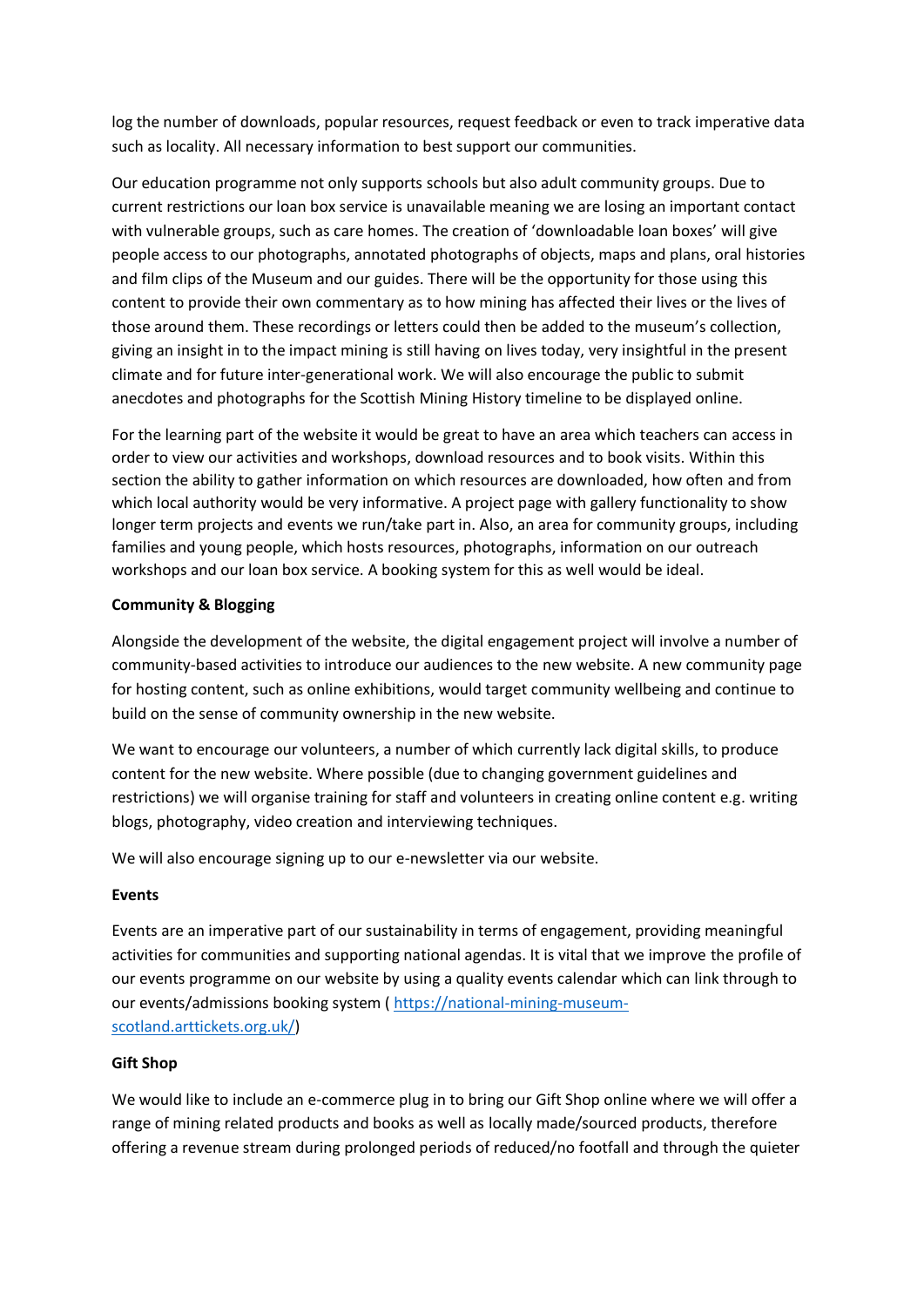shoulder months. It would be useful if the postage of the items could be calculated automatically using the weight of the items selected to enable us to give customers an accurate postage cost.

# **Functions/Venue Hire**

The museum is a popular venue for weddings, conferences, parties etc and the website will require a section to promote this, with the capacity for e-brochures, videos and online enquiries. It would also be useful to have a calendar where viewing requests could be submitted. It would also be extremely useful if we could integrate our card payments system on this page to allow function deposits and balances to be paid online.

# **Café/Catering**

Our café is open to the general public as well as museum visitors. We would like to promote it as much as possible on the website using images and current menus. Again, it would be useful to incorporate a calendar and payment system where people can request group bookings and pay for event catering.

# **4. Audiences and Customer information**

There are a number of identified target audiences. The website should cater to them all equally and therefore requires a highly engaging, user oriented design.

- Families are an extremely important audience segment for us, especially during school holidays.
- Older visitors, retired couples, ex-miners or those looking at their family history
- School visits are very popular and the museum has spent a considerable amount of time developing learning resources which require to be hosted online.
- Researchers
- Local community
- Cultural Tourists
- Foreign Visitors

We also want the new website to link with the data that we can gather on our customers as well as link with our social media platforms so that there is integration across all our digital platforms.

We also require the capacity to link with a new CRM system for the museum that we hope to set up in tandem with this project.

# **5. Technical Requirements**

# **Platform**

We would prefer our website to be built with WordPress as it is widely regarded as the most accessible and usable Content Management System available and our staff are already competent users.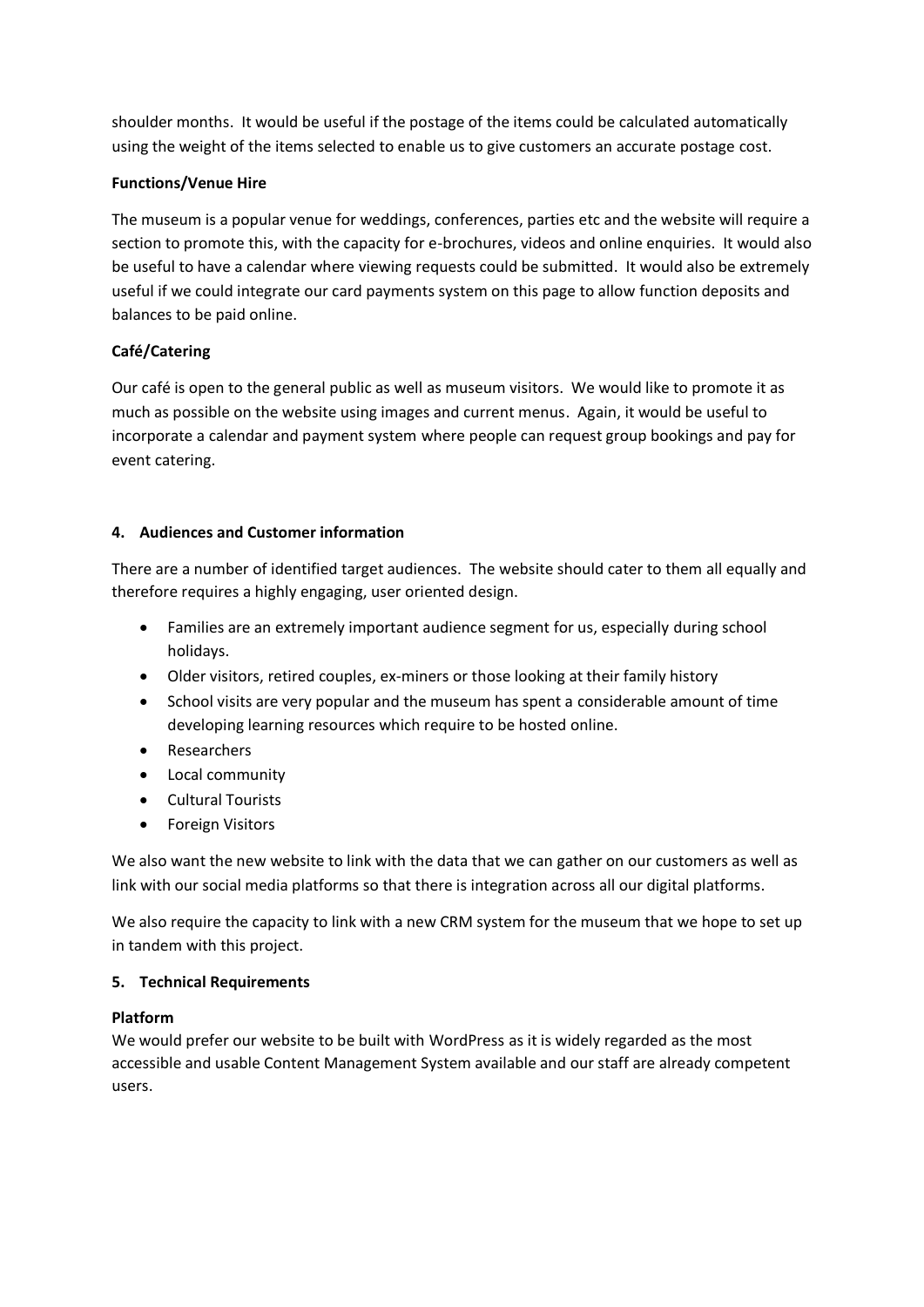## **Google Analytics**

We currently use the standard Google Analytics. However, we are keen to investigate how we could get more valuable information from our website e.g. event reports, download data, Blog interactions/likes.

## **Hosting, Warranty and Ongoing Support**

We will require a warranty for the website for a fixed period, an annual hosting package and a support package.

## **6. Masterplan**

The National Mining Museum Scotland is currently going through the development of a new Masterplan for the museum. The plan will be for the next ten years and will present a phased approach in the improvement and development of the site and new a vision for the museum. Taking in to account the challenges and outcomes from the Covid-19 pandemic, the plan will strive to make NMMS a more resilient and sustainable organisation and be cognisant of decolonisation, black lives matter and climate change.

We would expect the successful candidate for this contract to be aware and reflect the findings of the Masterplan as this new development will give the opportunity to consider brand and the visual identity of the museum going forward.

### **7. Price**

The cost of the new website should not exceed £35, 000 including VAT and must include a minimum of one year's hosting and technical support.

### **8. Timescales**

| <b>Activity</b>                     | <b>Dates</b>                    |
|-------------------------------------|---------------------------------|
| <b>Deadline for applications</b>    | <b>1st March 2021</b>           |
| <b>Selection process</b>            | From 2 <sup>nd</sup> March 2021 |
| <b>Contract award</b>               | 8 <sup>th</sup> March 2021      |
| Timescale for completion of website | End June 2021                   |

### **9. The Selection Process**

Your proposal should be made by email to [marketing@nationalminingmuseum.com](mailto:marketing@nationalminingmuseum.com) and should include the following:

- Contact details: Name, Company, email, phone, web and social media accounts
- A statement detailing: why you are interested in this opportunity